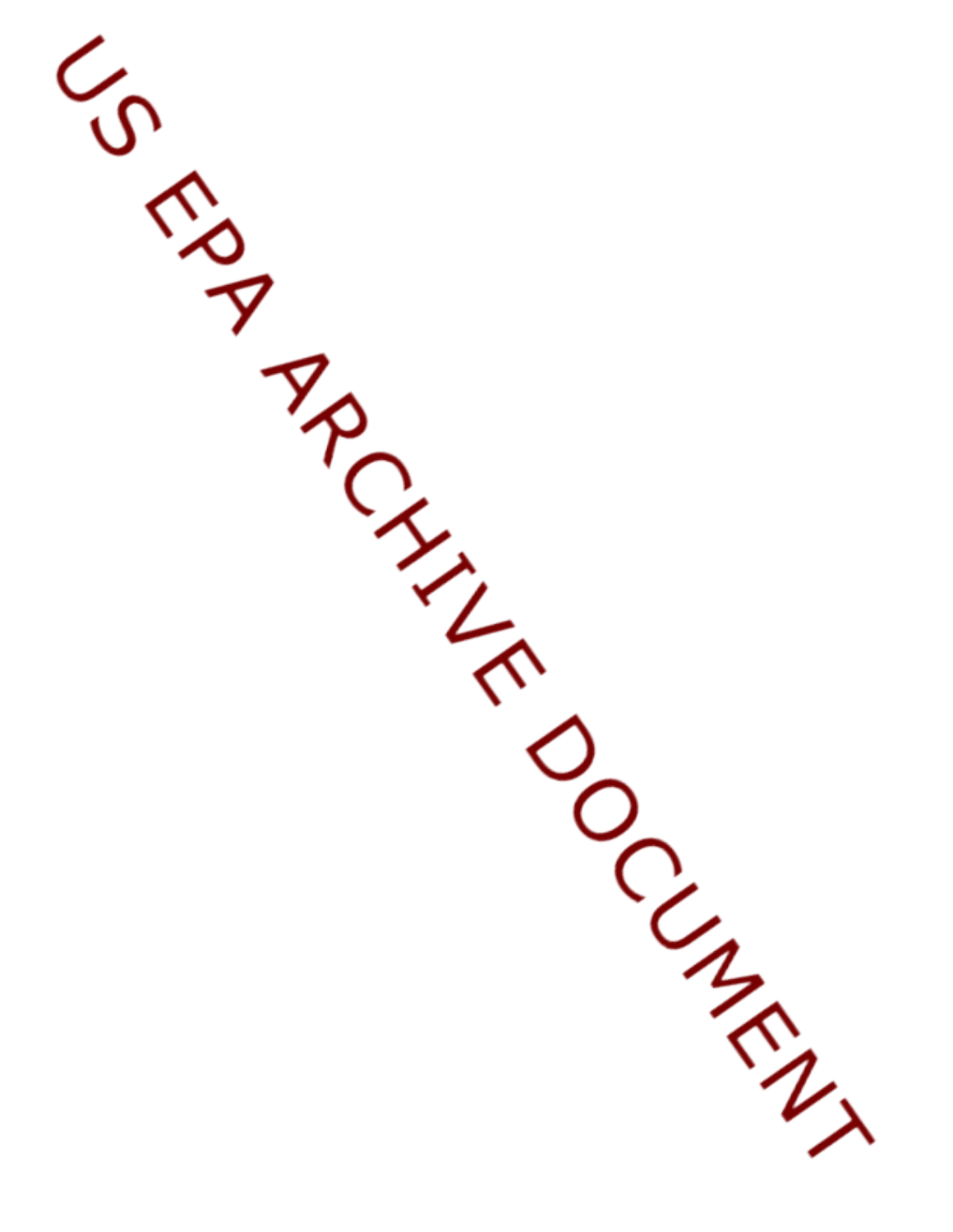# **THE ENVIRONMENTAL TECHNOLOGY VERIFICATION PROGRAM**







# **ETV Joint Verification Statement**

| <b>TECHNOLOGY TYPE:</b> | <b>ENVIRONMENTAL DECISION SUPPORT SOFTWARE</b>                                                    |                       |
|-------------------------|---------------------------------------------------------------------------------------------------|-----------------------|
| <b>APPLICATION:</b>     | <b>INTEGRATION AND VISUALIZATION OF ENVIRONMENTAL</b><br><b>DATA SETS</b>                         |                       |
| <b>TECHNOLOGY NAME:</b> | ArcView GIS Version 3.1 using ArcView Spatial Analyst and<br><b>ArcView 3D Analyst extensions</b> |                       |
| <b>COMPANY:</b>         | <b>Environmental Systems Research Institute</b>                                                   |                       |
| <b>ADDRESS:</b>         | <b>380 New York Street</b><br>Redlands, CA 92373-8100                                             | PHONE: (714) 379-7000 |
| <b>WEBSITE:</b>         | www.esri.com                                                                                      |                       |

The U.S. Environmental Protection Agency (EPA) has created the Environmental Technology Verification Program (ETV) to facilitate the deployment of innovative or improved environmental technologies through performance verification and dissemination of information. The goal of the ETV Program is to further environmental protection by substantially accelerating the acceptance and use of improved and cost-effective technologies. ETV seeks to achieve this goal by providing high-quality, peer-reviewed data on technology performance to those involved in the design, distribution, financing, permitting, purchase, and use of environmental technologies.

ETV works in partnership with recognized standards and testing organizations and stakeholder groups consisting of regulators, buyers, and vendor organizations, with the full participation of individual technology developers. The program evaluates the performance of innovative technologies by developing test plans that are responsive to the needs of stakeholders, conducting field or laboratory tests (as appropriate), collecting and analyzing data, and preparing peer-reviewed reports. All evaluations are conducted in accordance with rigorous quality assurance protocols to ensure that data of known and adequate quality are generated and that the results are defensible.

The Site Characterization and Monitoring Technologies Pilot, one of 12 technology areas under ETV, is administered by EPA's National Exposure Research Laboratory (NERL). With the support of the U.S. Department of Energy's Environmental Management program, NERL selected a team from Brookhaven National Laboratory (BNL) and Oak Ridge National Laboratory to perform the verification of environmental decision support software. This verification statement provides a summary of the test results of a demonstration of Environmental Systems Research Institute's (ESRI's) ArcView® environmental decision support software (DSS) and its extensions ArcView Spatial Analyst<sup>®</sup> and 3D Analyst™.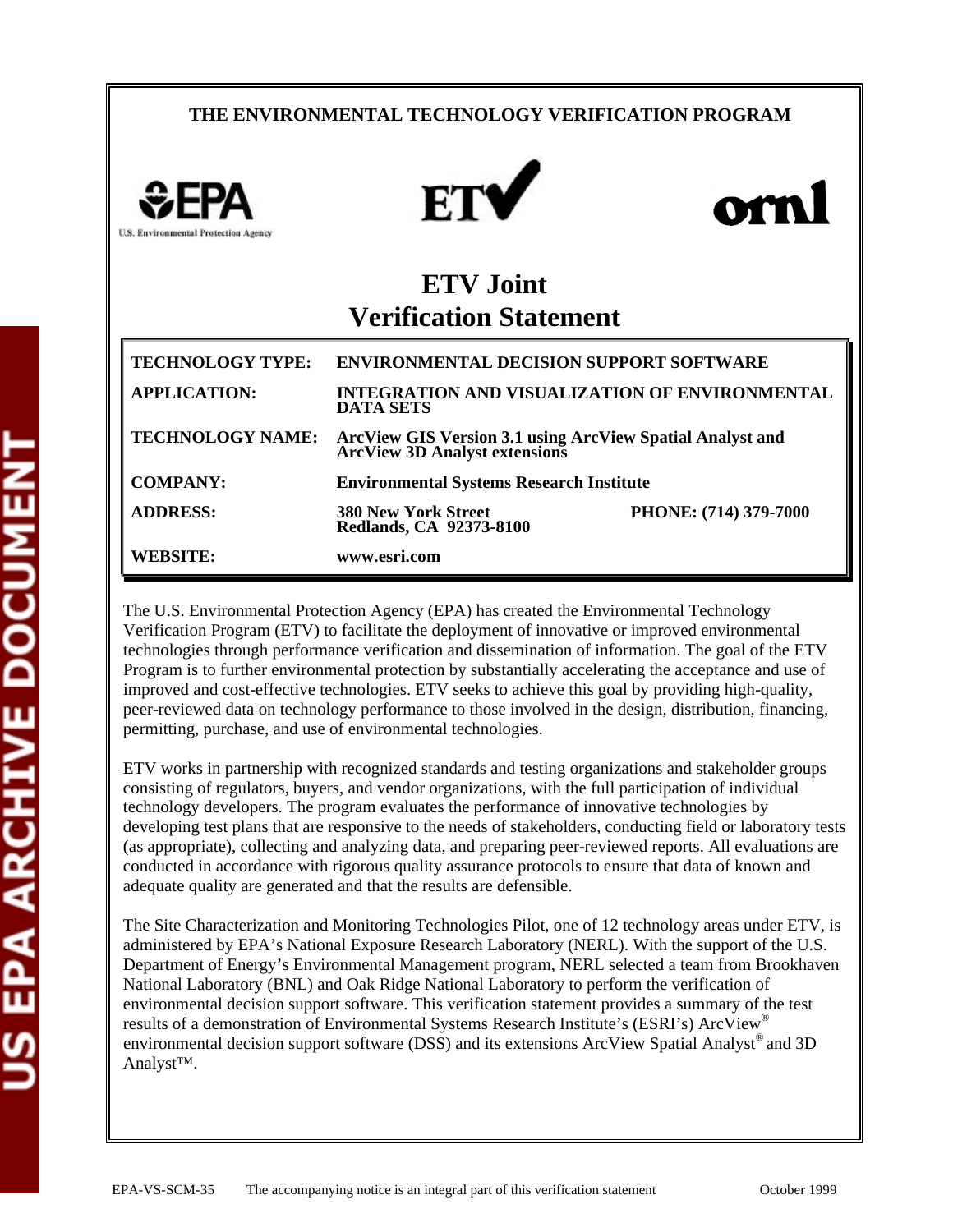### **DEMONSTRATION DESCRIPTION**

In September 1998, the performance of five DSS products was evaluated at the New Mexico Engineering Research Institute located in Albuquerque, New Mexico. In October 1998, a sixth DSS product was tested at BNL in Upton, New York. Each technology was independently evaluated by comparing its analysis results with measured field data and, in some cases, known analytical solutions to the problem.

Depending on the software, each was assessed for its ability to evaluate one or more of the following endpoints of environmental contamination problems: visualization, sample optimization, and cost-benefit analysis. The capabilities of the DSS were evaluated in the following areas: (1) the effectiveness of integrating data and models to produce information that supports the decision, and (2) the information and approach used to support the analysis. Secondary evaluation objectives were to examine the DSS for its reliability, resource requirements, range of applicability, and ease of operation. The verification study focused on the developers' analysis of multiple test problems with different levels of complexity. Each developer analyzed a minimum of three test problems. These test problems, generated mostly from actual environmental data from six real remediation sites, were identified as Sites A, B, D, N, S, and T. The use of real data challenged the software systems because of the variability in natural systems. The technical evaluation team performed a complete baseline analysis for each problem. These results, along with the data were used as a baseline for comparison with the DSS results.

ESRI staff used ArcView GIS Version 3.1 and its Spatial Analyst and 3D Analyst extensions to perform the visualization endpoint using data from Sites A, B, and N. The Site A test problem, a threedimensional groundwater cost-benefit problem, required an analysis of remediation volume as a function of cleanup levels for two volatile organic compounds (perchloroethene and trichloroethane). Data were supplied at a series of wells for one representative period. Within each well, data were collected on a 5-ft vertical spacing from the top of the water table to the confining bedrock. The Site B test problem was a two-dimensional groundwater contamination sample optimization problem for three contaminants (trichloroethene, vinyl chloride, and technetium-99). Developers were provided with a series of wells containing contaminant concentrations and were asked to specify additional locations in which to collect more data to better define the nature and extent of contamination. The Site N test problem was a twodimensional soil contamination cost-benefit problem. This problem included three heavy metal contaminants (arsenic, cadmium, and chromium). The objective was to define the cost (area) of remediation as a function of two cleanup levels for each contaminant.

The intent of the ArcView analyses was to demonstrate the capability to integrate large quantities of data into a visual framework to assist in understanding a site's contamination problem. For the Site N analysis, ArcView was used to estimate the area and costs associated with cleanup to different threshold levels. Sample optimization components of the test problems were not performed.

Details of the demonstration, including an evaluation of the software's performance, may be found in the report entitled *Environmental Technology Verification Report: Environmental Systems Research Institute, ArcView GIS Version 3.1 using ArcView Spatial Analyst and ArcView 3D Analyst Extensions,*  EPA/600/R-99/094.

# **TECHNOLOGY DESCRIPTION**

ArcView GIS version 3.1 is a geographic information system (GIS). One function of the software is to help environmental professionals quickly and comprehensively characterize, manage, and visualize information relevant to understanding environmental contamination problems. The ArcView GIS integrates common database operations, such as query and statistical analysis, with the visualization and geographic analysis benefits offered by maps. The Spatial Analyst extension was developed to solve problems requiring that distance or other continuous surface modeling information be considered as part of the analysis. The 3D Analyst extension permits the creation of three-dimensional surface models and

ii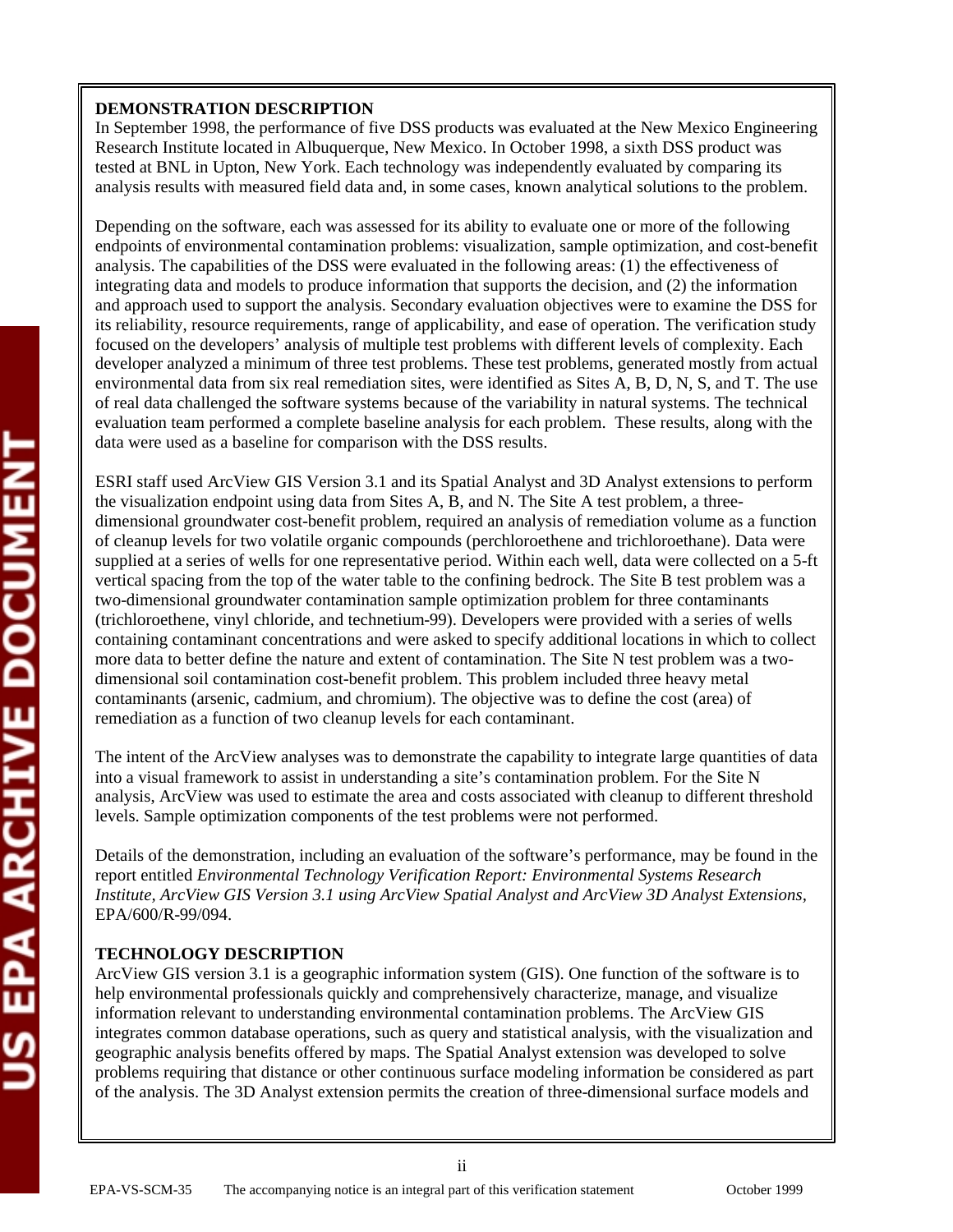assists users with three primary tasks—surface model construction, analysis, and display. ArcView and its extensions operate on Windows 95, 98, and NT platforms.

#### **VERIFICATION OF PERFORMANCE**

The following performance characteristics of ArcView GIS Version 3.1 and its extensions Spatial Analyst and 3D Analyst were observed:

*Decision Support:* ArcView GIS version 3.1 was able to quickly import data on contaminant concentrations, geologic structure, and surface structure from a variety of sources with different formats and integrate this information on a single platform. It was able to place the information in a visual context that supports data interpretation.

*Documentation of the ArcView Analysis:* ArcView generated reports that provided an adequate explanation of the process and parameters used to analyze each problem. Documentation of data transfer, manipulation of the data (e.g., how to treat contamination data as a function of depth in a well), and analyses were included. Model selection and parameters for contouring were also provided in the exportable documentation. ArcView generated graphical output in . jpg format and incorporated this directly into a Microsoft Word file.

*Comparison with Baseline Analysis and Data:* ArcView generated hydraulic head, ground surface elevation, bedrock elevation, and contaminant concentration maps. The maps ranged from posting of a marker at each data location, in which the size was proportional to the value of the parameter being represented (e.g., contamination level), to generation of concentration contours. Comparison of the contours of concentration and hydraulic head with the data and the baseline analysis showed that ArcView results were consistent with the measured values. ArcView accurately mapped wells, buildings, and site features. It accurately posted data to sample locations and hot-linked data to well locations. The Site N cost-benefit analysis performed using ArcView estimated the volume of contamination and the cost of remediation and was found to be consistent with the data and baseline analysis.

*Multiple Lines of Reasoning:* ESRI staff used ArcView, Spatial Analyst, and 3D Analyst to provide multiple interpretations of the data with different contouring algorithms and contouring parameters. The best fit to the data was provided for review. The multiple representations of the data permitted a better understanding of the extent of the contamination problem.

In addition to performance criteria, the following secondary criteria were evaluated.

*Ease of Use:* The demonstration showed that the basic features in ArcView were easy to use. An analyst with a background in environmental problems and a basic knowledge of database and GIS operations can use ArcView after one to two days of training. The ArcView platform has a graphical user interface with a logical menu structure to permit use of the options in the software package. ArcView supports data queries that permit evaluation of the data based on user-defined criteria, for example, using only trichloroethene data collected in 1999 for contouring. This query capability is a powerful data analysis tool. ArcView was demonstrated to accept a wide range of formats when importing data (e.g., database files, drawing files in .shp and .jpg formats) and can export files using a large number of formats. Use of advanced features, such as the Avenue scripting language, would require additional training and regular use.

*Efficiency and Representativeness:* ESRI staff completed three visualization problems and generated the report documenting the analysis with 12 person-days of effort. ArcView has a flexible database structure that supports multiple data input formats. This provides a platform that addresses problems efficiently and can be tailored to the problem under study. ArcView permits queries on any field (e.g., chemical

iii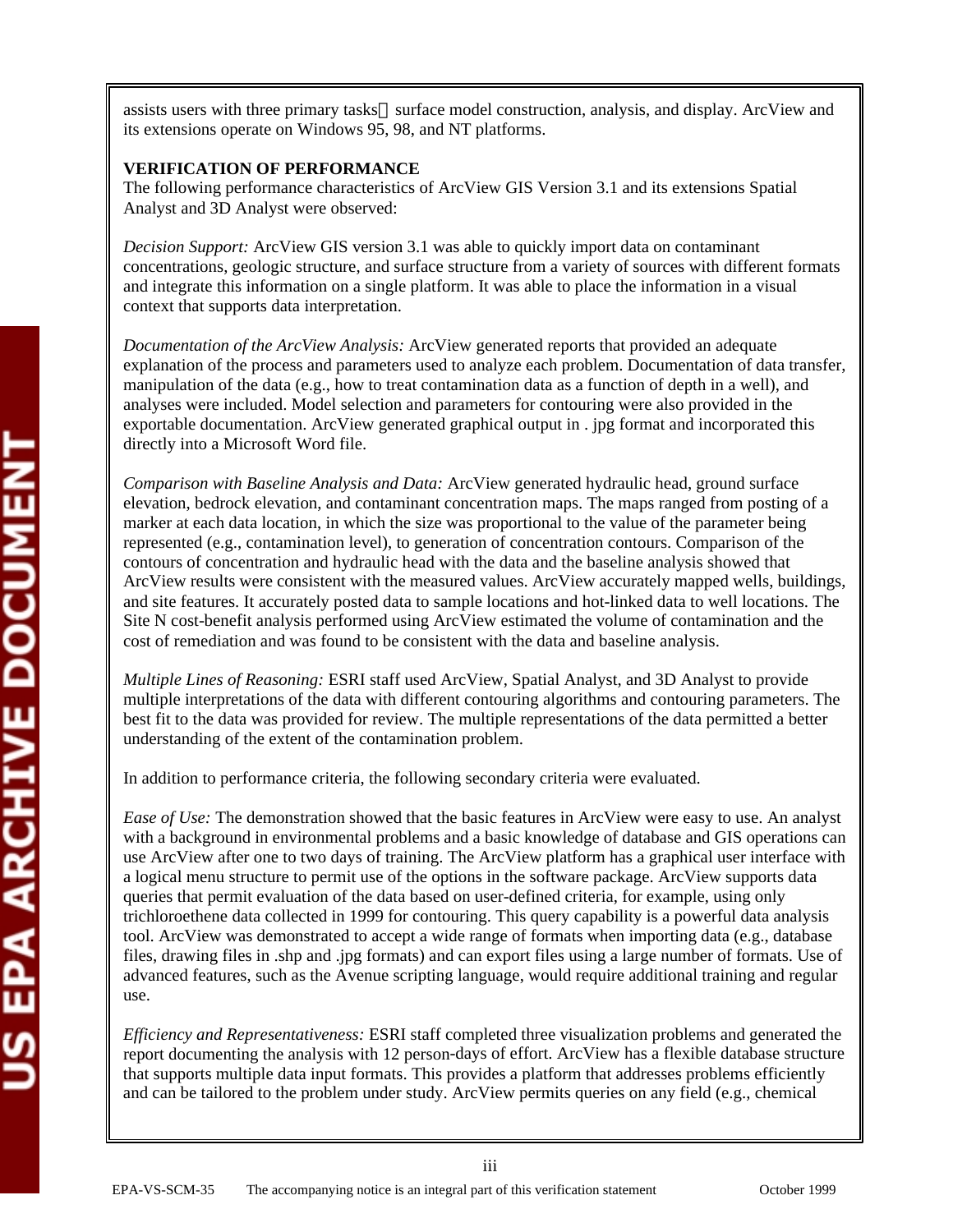name, date, concentration, well identifiers) and also permits filtering (e.g., include only data between certain dates, maximum concentration at a location over a range of sample dates). The software has the capability to evaluate a wide range of environmental conditions (e.g., contaminant in groundwater, soil, multiple contaminants on a single site).

*Training and Technical Support:* ArcView offers several options for training and technical support. A detailed on-line help system is supplied with the software package, and a user's manual is available to assist in operation of the software. A step-by-step tutorial that covers the major features is provided with the software package. A one-day training course is available if desired. Technical support is available for a yearly maintenance fee.

*Operator Skill Base:* To use ArcView efficiently, the operator should have a basic understanding of the use of computer software in analyzing environmental problems. This includes fundamental knowledge about GIS and relational database files. In addition, knowledge about contouring environmental data sets is beneficial.

*Platform:* ArcView was demonstrated on a Windows NT 4.0 operating system. It requires a minimum of 128 megabytes (MB) of random access memory (RAM). During the demonstration, two machines were used. For Sites B and N, a 233-MHz Pentium II laptop with 128 MB of RAM, a 5-gigabyte hard drive and standard 1024×768 video monitor was used. The laptop was equipped with an internal CD drive, a 1-gigabyte Jazz drive, and a PCMCIA network adapter. For the Site A analysis, the computer contained a 300-MHz Pentium II processor with 128 MB of RAM and an Elsa Gloria XLM graphics card with 16 MB of video RAM and an Open GL chipset. This computer was equipped with an internal CD drive, a 1-gigabyte Jazz drive, an internal network adapter, and a 19-in. monitor.

*Cost:* Pricing varies for single stand-alone systems through enterprise-wide systems. Currently, the government price for the Windows version of a single stand-alone system of ArcView GIS Version 3.1 is \$996; for Spatial Analyst and 3D Analyst, the Government Services Administration price is \$2342 each. Prices for these products for private industry or for use on a UNIX-based operating system are slightly higher.

*Overall Evaluations:* The main strength of ArcView, Spatial Analyst, and 3D Analyst is their ability to easily integrate data and maps in a single platform to allow spatial visualization of the data. The visualization output was clear and easy to understand. The ability to sort and query data makes examination of a subset of the data easy to perform. ArcView's ability to manage data files from a wide range of sources makes it suitable for managing complex environmental contamination problems. The ease of use makes ArcView and its extensions accessible for the occasional user who wants to view the spatial correlation between data. For the more advanced user, the scripting language, Avenue, makes the ArcView products extremely flexible and customizable for problem-specific applications. ArcView is a mature product with a large customer base.

The technical team concluded that for visualization of environmental data sets, there were no major limitations in the ArcView set of programs. Minor problems noticed by the technical team included the inability to open some of the project files provided at the demonstration and, for a new user, the need to learn the terminology to understand the operation of ArcView (e.g., "scenes", "themes", "program files").

The credibility of a computer analysis of environmental problems depends on good data, reliable and appropriate software, adequate conceptualization of the site, and a technically defensible problem analysis. The results of the demonstration show that the ArcView software can be used to generate reliable and useful analyses for evaluating environmental contamination problems. This is the only component of a credible analysis that can be addressed by the software. The results of an ArcView

iv